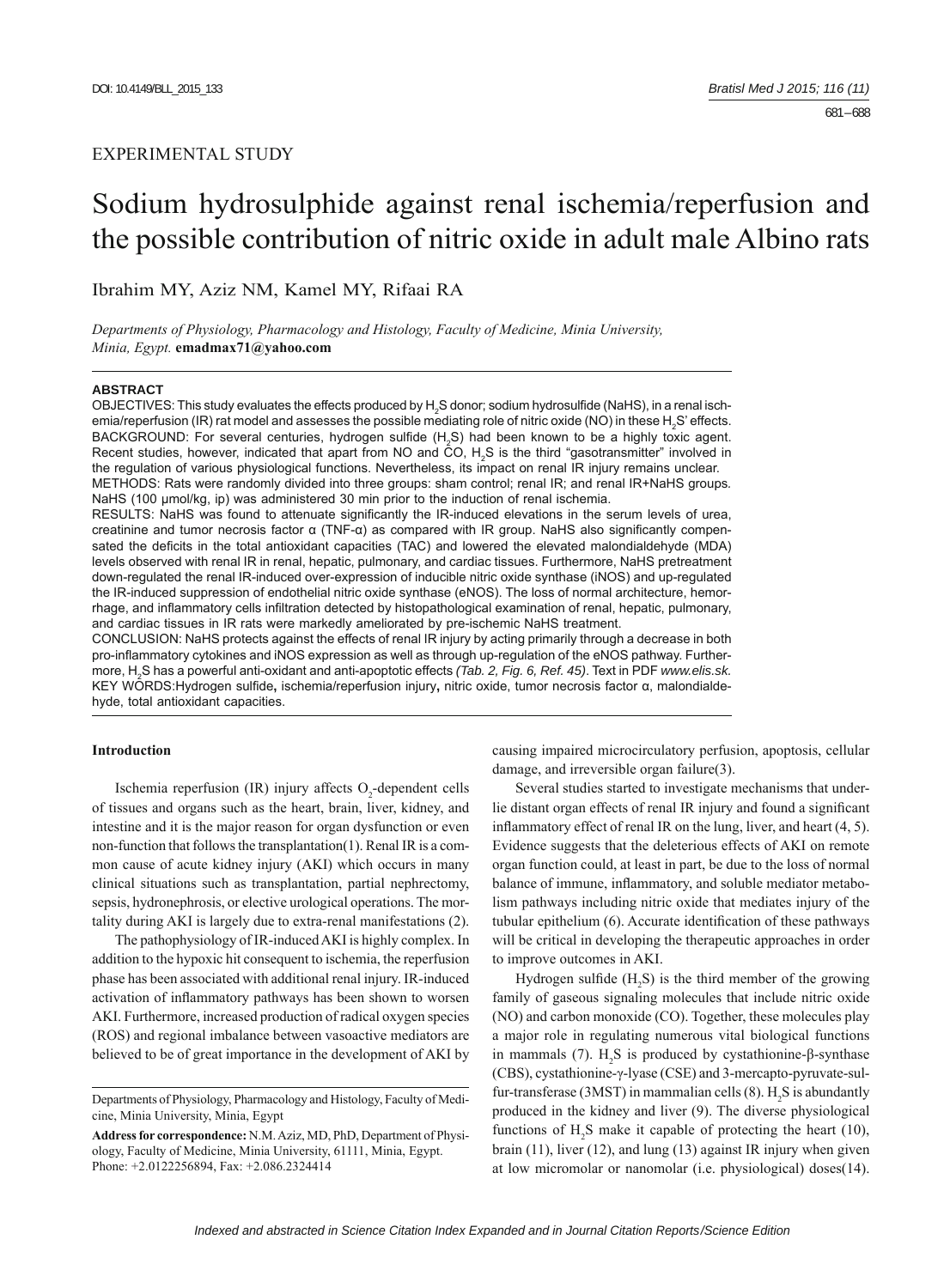# 681 – 688

In the liver, the underlying mechanisms of the protection appear to includesuppression of the oxidative stress *via* antioxidant activities, reduction of the inflammatory mediators such as tumor necrosis factor-α (TNF-α), interleukin-10 (IL-10), and reduction ofhepatocyte apoptosis (8).

In the kidney,  $H_2S$  exerts significant diuretic, natriuretic and kaliuretic effects by raising the glomerular filtration rate and inhibiting the tubular sodium re-absorption (15). Sen et al(16) reported that H<sub>2</sub>S supplementation has been shown to inhibit the up-regulation of adhesion molecules and inflammatory mediators, and reduce the macrophage infiltration, interstitial fibrosis, and glomerulosclerosis.

Nitric oxide (NO), which is generated by three different isoforms of NO synthase enzymes, namely neuronal (nNOS), inducible (iNOS), and endothelial (eNOS), has been extensively studied for its role in vascular functions and as a signaling molecule. However, the role of this gaseous molecule is being reevaluated with the appreciation of a new gasotransmitter  $H_2S$  that also serves many important regulatory roles in physiological systems. The interrelation of NO–H<sub>2</sub>S and their subsequent biochemical interactions are complex and currently unclear. To date, only a small number of reports suggest that  $NO-H<sub>2</sub>S$  molecules may influence each other in their production and pathophysiological functions(17). Since there is a lack of information on the effect of  $H_2S$  on renal IR injury including its distant organ affection, the mechanisms of action of  $H_2S$  are still open to debates, and as it is still not known whether NO production is involved in these mechanisms, this study was designed to investigate the effects of administration of a water soluble  $H_2S$  donor; sodium hydrosulfide (NaHS), to a rat model of renal IR.

# **Material and methods**

# *Animals*

Four-month-old adult male albino (Sprague Dawley strain) rats, weighing 230–280 g were used throughout the present study. Rats were purchased from the National Research Center, Cairo, Egypt. Rats were housed in stainless steel cages offering individual housing. Each rat had a tag number. They were left freely wandering in their cages for two weeks with normal hours of dark/light cycle for acclimatization before starting the experiment. They were allowed free access to tap water and normal rats' diet (El-Nile Company, Egypt). All experimental protocols were approved by the animal care committee of Minia University that coincides with international guidelines.

#### *Chemicals*

Sodium hydrosulfide (NaHS) powder was purchased from Sigma Company, Germany; all other chemicals were of analytical grade and were obtained from commercial sources.

# *Surgical procedure*

The surgical technique was followed according to the method described by Choket al(18). Following anesthesia induced by intraperitoneal injection of xylazine (10 mg/kg bw) and ketamine (50 mg/kg bw), minimal laparotomy was made using minimal dissection. The anesthetized rat was placed on a heating pad to maintain constant rectal temperature (37°C) throughout the surgery. Total normothermic renal ischemia was induced for 45 min by occluding the renal pedicle using a sterile non-traumatizing vascular clamp, and then subjected to reperfusion for 60 min by removing the clamp.

#### *Experimental groups*

Animals were randomly divided into three groups (per 6 animals each), namely (1) Sham-control group (C); rats were subjected to laparotomy and manipulation of the kidney hilum but without vascular occlusion; (2) renal IR group (IR), (3) renal IR+NaHS group (IR+NaHS); NaHS was administered i.p. at a dose of 100 μmol/kg 30 min before ischemic insult(19). The experiment was terminated by sacrificing the rats by decapitation and collecting blood samples. The kidneys, liver, lung, and heart were excised, weighed, and instantly stored at −80 °C for biochemical assay.

#### *Biochemical analyses*

Sera were separated and stored in aliquots at –80°C till used for estimation of serum urea by Berthelot enzymatic colorimetric method, serum creatinine by Jaffé calorimetric-end point method(20), and serum TNF-α by a RIA-IRMA (radioimmunoassayimmuno-radiometric assay) method.

#### *Preparation of tissue homogenates*

Specimens from each organ were weighed and homogenized separately in potassium phosphate buffer, 10 mM; pH (7.4). The ratio of tissue weight to homogenization buffer was 1:10. The homogenates were centrifuged at 5,000 rpm for 10 min at 4°C. The resulting supernatant was used for determination of malondialdehyde (MDA) according to the method of Ohkawaet al(21) and total antioxidant capacities (TAC) using colorimetric assay kit according to the manufacturer's instructions (Biodiagnostic, Egypt).

#### *Histological examination*

Specimens were fixed in 10% neutral-buffered formalin, dehydrated, cleared, and embedded in paraffin wax. Tissue sections of 5–6μm thickness were obtained and deparaffinized. Some sections were stained with hematoxylin and eosin (22).

For immunohistochemical detection of inducible nitric oxide synthase (iNOS) and endothelial nitric oxide synthase (eNOS), we used iNOS, and eNOS monoclonal mouse antibody (Lab Vision Laboratories) according to the manufacturer's protocol. The slides were then counterstained, dehydrated, and mounted (23).

#### *Statistical analysis*

Data were represented as means  $\pm$  standard errors of the mean (SEM). Statistical analysis was performed using Graph pad Prism 5 software and significant difference between groups was done by one-way ANOVA followed by Tukey–Kramar post hoc test for multiple comparisons with a value of  $p \le 0.05$  considered statistically significant.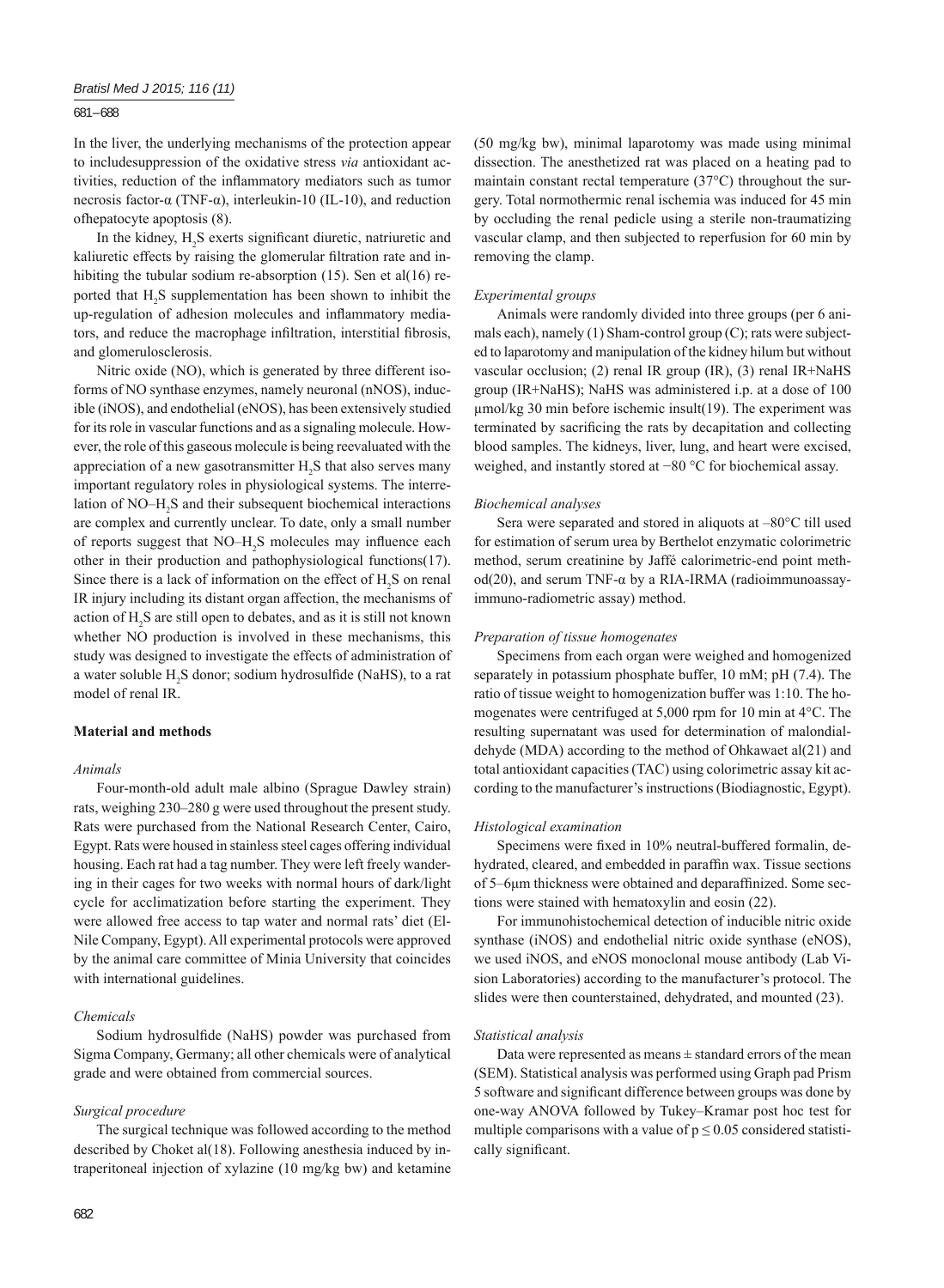# **Results**

# *Effect of NaHS pretreatment on serum levels of urea, creatinine, and TNF-α in renal ischemic rats*

Renal injury markers (serum urea and creatinine) and serum TNF- $\alpha$  level were significantly higher in IR group than those in sham control group. However, the pretreatment with NaHS significantly decreased the serum urea, creatinine and TNF- $\alpha$  levels as compared with untreated rats exposed to renal IR injury(Tab. 1).

# *Effect of NaHS pretreatment on oxidative status in renal, hepatic, pulmonary, and cardiac tissues in renal ischemic rats*

Renal, hepatic, pulmonary, and cardiac tissue levels of MDA were significantly higher in IR group than those in sham control group*,* while renal, hepatic, pulmonary and cardiac tissue levels of TAC were significantly lower in IR group than those in sham control rats. On the other hand, NaHS pretreatment significantly

#### **Tab. 1.Effect of NaHS pretreatment on the serum levels of urea, creatinine, and TNF-α in renal ischemic rats.**

| Groups    | Urea                         | Creatinine                   | TNF- $\alpha$                  |
|-----------|------------------------------|------------------------------|--------------------------------|
|           | (mmol/l)                     | $(\mu \text{mol/l})$         | (pg/ml)                        |
| Control   | $31.4 \pm 1.1$               | $0.9 \pm 0.07$               | $12.25 \pm 0.62$               |
| <b>IR</b> | $87.4 \pm 2.5^{\circ}$       | $13.2 \pm 0.8^a$             | $41.38 \pm 1.32$ <sup>a</sup>  |
| IR+NaHS   | 58.3 $\pm$ 2.2 <sup>ab</sup> | $3.00 \pm 0.3$ <sup>ab</sup> | $19.88 \pm 0.52$ <sup>ab</sup> |

Data are expressed as mean  $\pm$  S.E.M. of 6 rats in each group. a) Significant from sham operated control group; b) Significant from renal IR group (p < 0.05), IR – renal Ischemia/reperfusion; NaHS - Sodium hydrosulfide.

decreased the renal, hepatic, pulmonary, and cardiac MDA levels and increased the renal, hepatic, lung and cardiac TAC levels as compared with IR group. Nevertheless, there still was a significant difference when compared with the sham control group (Tab. 2)*.*

# Effect of NaHS on histological findings in renal, hepatic, pulmo*nary, and cardiac tissues*

Renal tissue of IR group showed marked morphological changes in the renal cortex, degeneration of cells of the proximal and distal tubules, and hemorrhage in between the renal tubules. In addition, some tubular cells became exfoliated and glomerular capillaries were congested. On the other hand, in IR+NaHS-treated group, the renal cortex exhibited mild morphological changes in

**Tab. 2. Effect of NaHS pretreatment on the oxidative status in renal, hepatic, pulmonary, and cardiac tissues in renal ischemic rats.**

| Parameters                   |                                   | Control         | <b>IR</b>                    | IR+NaHS                       |
|------------------------------|-----------------------------------|-----------------|------------------------------|-------------------------------|
|                              | Renal MDA                         | $31 \pm 1.7$    | $96\pm3.6^{\text{ a}}$       | $53 \pm 2.5$ <sup>ab</sup>    |
| <b>MDA</b><br>(pg/mg tissue) | Hepatic MDA                       | $50.1 \pm 2.0$  | $145.7 \pm 7.1$ <sup>a</sup> | $87.3 \pm 2.5$ <sup>ab</sup>  |
|                              | Pulmonary MDA                     | $83.1 \pm 3.8$  | $240.2 \pm 6.1$ <sup>a</sup> | $170.3 \pm 4.5$ <sup>ab</sup> |
|                              | Cardiac MDA                       | $49.23 \pm 3.1$ | 99.7 $\pm$ 6.1 <sup>a</sup>  | 59.3±2.5 <sup>ab</sup>        |
|                              | Renal TAC                         | $82.8 + 4.3$    | 42.1 $\pm$ 2.2 <sup>a</sup>  | 63.8 $\pm$ 3.0 <sup>ab</sup>  |
| <b>TAC</b>                   | Hepatic TAC                       | $86.4\pm4.3$    | $42 \pm 1.6^{\text{a}}$      | 78.2±4.3 <sup>ab</sup>        |
|                              | $(\mu M/mg$ tissue) Pulmonary TAC | $80.4 + 4.1$    | $55 \pm 1.6^{\text{a}}$      | 66.2 $\pm$ 3.3 ab             |
|                              | Cardiac TAC                       | $96.4 \pm 4.6$  | $52 \pm 2.0$ <sup>a</sup>    | 78.2±4.5 <sup>ab</sup>        |

Data are expressed as mean  $\pm$  S.E.M. of 6 rats in each group. a) Significant from sham-operated control group; b) Significant from renal IR group ( $p < 0.05$ ).IR – renal Ischemia/reperfusion; MDA -Malondialdehyde; TAC - total antioxidant capacity; NaHS - Sodium hydrosulfide.



**Fig. 1. A photomicrograph of a section in the kidney cortex of a) Control group showing normal structure of renal glomerulus (G) and renal tubules DCT (d)&PCT (p); b) IR group showing severe renal damage with degeneration of the epithelial cells lining the dilated renal tubules (T), congestion of renal glomerulus (g) and hemorrhage in between the renal tubules (arrow); c) IR+NaHS-treated group showing mild morphological changes in the form of areas of hemorrhage (h) and few degenerated epithelial cells (arrow); H&E; X400.**



**Fig. 2. A photomicrograph of lung sections of a) Control group showing normal alveoli and bronchioles (arrow); X100; b)IR group showing**  alveolar septal thickening, septal infiltration by erythrocytes and inflammatory cells (arrow), destruction of alveolar septa wall (A), and perivascular inflammatory cells infiltration (\*); X100; also IR rat showing alveoli flooded with exudate and red blood cells; X400; c) IR+NaHS**treated group showing the lumen of the alveoli retained patent while septal infi ltration (arrow), perivascular infl ammatory cells infi ltration (\*) and vascular congestion are greatly improved as compared with that of IR group and most of the alveoli appeared empty; X100.**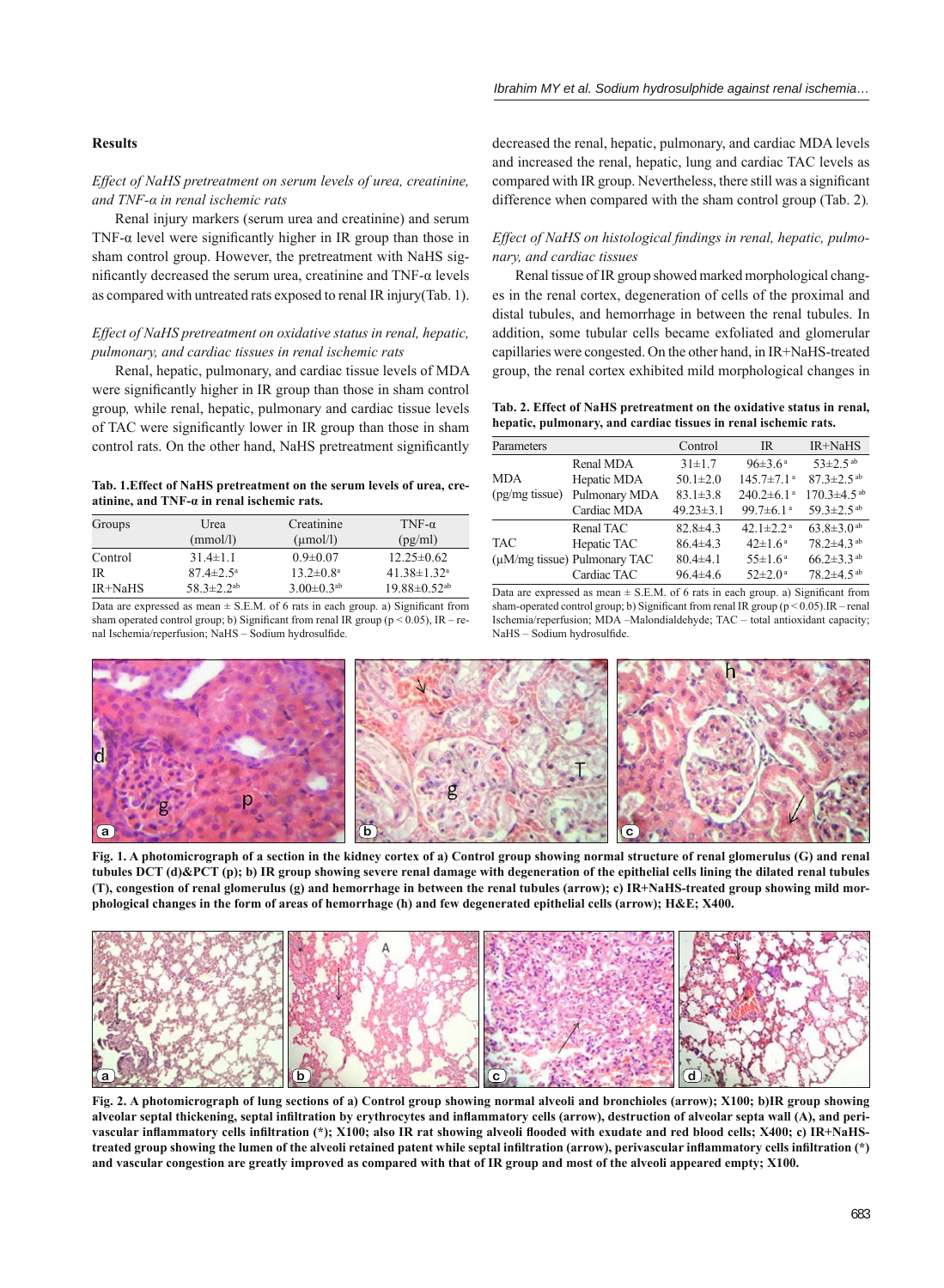681 – 688



**Fig. 3. A photomicrograph of cardiac muscle sections of a)Control group showing branched striated cardiac muscle fi bers cut longitudinally**  with acidophilic sarcoplasm and centrally located pale oval nuclei; b)IR groupwavy widely separated myofibers with inflammatory cellular **infi ltration (\*); c)IR+NaHS-treated group showing myocardial fi bers with nearly normal morphology; H&E; X400.**



**Fig. 4. A photomicrograph of liver sections of; a)Control group showing hepatocytic plates (arrow) radiating from the central vein (CV); b) IR group showing the central vein (CV) and the blood sinusoids (\*) are congested. Notice hepatocytes with fatty degeneration (arrow), also IR group showing portal tract with infl ammatory cellular infi lteration (P). Notice hepatocytes with fatty changes (arrow); c)IR+NaHS-treated group showing mild dilated sinusoids (\*), few infl ammatory cells infi ltration (arrow) No fatty degeneration is observed; Hx&E; X400.**



**Fig. 5. Localization of iNOSimmunoreactivity in the kidney cortex of; a) Control group showing negative immunoreactivity; b) IR group showing high positive cytoplasmic reaction within epithelial cells of degenerated renal tubules (arrows); c) IR+NaHS-treated group showing positive cytoplasmic reaction in the cells of the degenerated tubules (arrow), while the apparent normal tubules show negative reaction (\*); X400.**



**Fig. 6. Localization of eNOSimmunoreactivity in the kidney cortex of; a) Control group showing eNOSimmunoreactivity in the capillary tuft (arrows) and some renal tubules (\*); b) IR group showing a positive cytoplasmic reaction within the epithelial cells of some degenerated renal tubules (arrow), with a negative reaction in the capillary tuft (C); c) IR+NaHS-treated group showing positive cytoplasmic reaction in some tubules (arrow) and in the capillary tuft (C); X400.**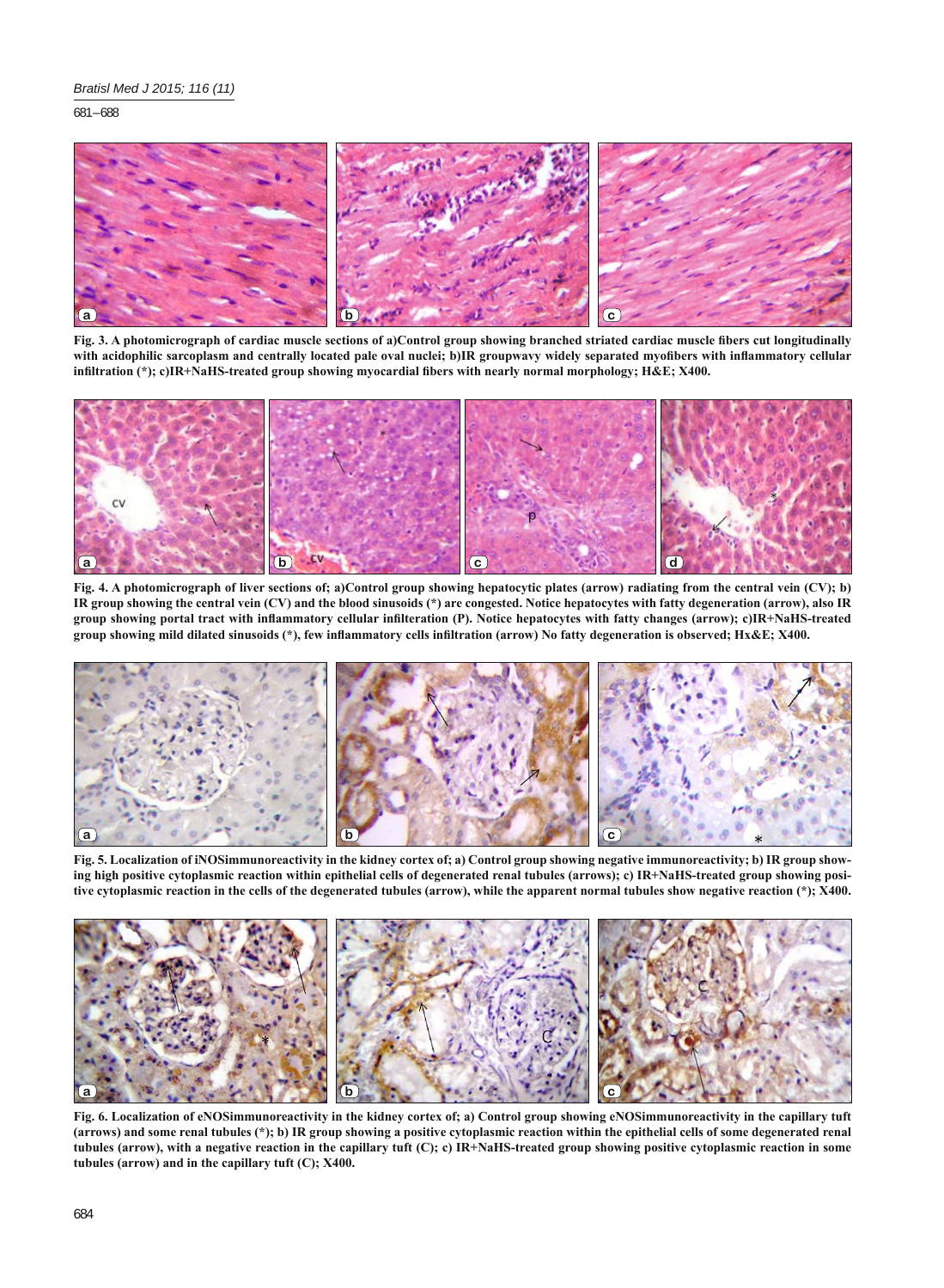form of scattered areas of hemorrhage and some degenerated tubular cells (Fig. 1).

Hepatic lesions in IR group showed congestion of the central vein and blood sinusoids with inflammatory cellular infiltration in the portal tract. The hepatocytes also showed signs of fatty degeneration, while in IR+NaHS-treated group, mild sinusoidal dilatation with few inflammatory cells infiltration was observed. The hepatocytes appeared normal with no fatty degeneration (Fig. 4).

In the lungs, alveolar septa became thickened with septal infiltration by erythrocytes and inflammatory cells. In some areas, the alveolar septa were destructed and the alveolar lumen became flooded with exudate and red blood cells; these changes were evident in IR group. On the other hand, in IR+NaHS-treated group, the lumen of the alveoli retained patent, while septal infiltration, perivascular inflammatory cells infiltration, and vascular congestion were greatly improved as compared with those of IR group (Fig. 2).

In cardiac muscle, myofibers became wavy and widely separated with inflammatory cellular infiltration in IR group. However, in IR+NaHS-treated group, myocardial fibers had nearly normal morphology (Fig. 3).

# *Effect of NaHS on iNOS and eNOS expression in renal tissues*

Sham control group showed negative iNOSimmunoreactivity, while IR group showed a highly positive cytoplasmic reaction within the epithelial cells of the degenerated renal tubules. However, IR+NaHS group showed negative reaction in apparently normal tubules, while the cells of the degenerated tubules showed a positive cytoplasmic reaction (Fig. 5).

Regarding eNOSimmunoreactivity in the renal cortex, sham control and IR+NaHS groups showed eNOSimmunoreactivity in the capillary tuft and some renal tubules. On the other hand, IR group showed a negative reaction in the capillary tuft and a positive cytoplasmic reaction within the epithelial cells of some degenerated renal tubules (Fig. 6).

#### **Discussion**

Renal IR injury is a common cause of acute renal failure and it contributes considerably to morbidity associated with surgery and anesthesia. Although several decades of research have greatly improved the understanding of the mechanisms underlying the renal IR injury, effective drugs for treatment are still unavailable. Therefore, it is necessary to actively explore other approaches to this problem **(**24).

In the present study, we report the beneficial effects of NaHS as an  $H_2S$  donor, prior to IR, in a rat model, because it can dissolve into Na<sup>+</sup> and HS<sup>-</sup> in solution. HS<sup>-</sup> is released and forms  $H_2S$ with  $H^+$ . This provides a solution of  $H_2S$  at a concentration that is about 33% of the original concentration of NaHS $(25)$ . H<sub>2</sub>S is a membrane-permeable gaseous mediator, which has specific cellular and molecular targets. For many years,  $H_2S$  was considered a toxic agent that causes 85% mortality at high concentrations. Recently, H<sub>2</sub>S has been recognized as being the third inorganic gaseous mediator and can thus influence various cellular processes(8).

The deterioration in renal functions following renal IR injury was evidenced in our study and those of others (26, 27) by significant elevation in serum urea, creatinine, and renal MDA levels as well as by reduction in the renal TAC level with extensive renal damage shown upon histological examination. This could be explained by many causes. Firstly, by the combination of renal vasoconstriction, tubular obstruction, tubular back-leakage of glomerular filtrate, and reduced glomerular permeability that was observed with renal IR(28), Secondly, IR injury results in activation of multiple cell injury pathways that contribute to organ dysfunction, including those resulting in the production of free radicals that are considered to cause cellular injury by attacking the membranes through peroxidation of polyunsaturated fatty acids**(**29) during IR injury. This lipid peroxidation results in increased membrane permeability in cells, mitochondria, and lysosomes(30).

Finally, inflammation contributes substantially to the pathogenesis of IR with a central role for particular cells, adhesion molecules, and cytokines. Neutrophils are the inflammatory cells that abundantly produce ROS during IR injury. Renal IR causes tissue injury by oxygen radicals and oxidative stress, caused by an imbalance between the production of ROS and antioxidant capacity(5), ROS produced during renal reperfusion have diverse cytotoxic effects, including DNA damage, protein oxidation, lipid peroxidation, and induction of apoptosis (30).

On the other hand, NaHS administration significantly reversed this deterioration in renal function with improvement in the extent of renal damage observed upon histological examination. These results are in line with Tripataraet al (32) who reported for the first time that the synthesis of endogenous  $H_2S$  by CSE is essential for the recovery of renal function and integrity following IR, hence the H2 S-donor NaHS in the present work reduced the renal injury and dysfunction caused by renal IR in rats. This reno-protective effect of H<sub>2</sub>S could be explained according to Perna and Ingrosso(33) by greater vasodilatation in pre-glomerular arterioles, which increases the renal blood flow and glomerular filtration rate.

Tumor necrosis factor (TNF)- $\alpha$  is a primary cytokine that is produced primarily by activated monocytes/macrophages which play a crucial role in the initiation and continuation of inflammation and immunity. In the kidney, TNF-α is expressed, synthesized, and released by infiltrating macrophages and intrinsic kidney cells, namely, endothelial, mesangial, glomerular, and tubular epithelial cells(34).

TNF- $\alpha$  may up-regulate other cytokines and pro-inflammatory mediators, and thereby cause tissue damage through the gradual rise in serum IL-1β and iNOS levels(35). The authors postulated that iNOS-induced tissue damage might contribute to excessive NO generation and significant production of ROS (36). Higher concentrations of local NO may have no effect on iNOS activity but might actually auto-inhibit eNOS activity, and this came in line with our immune-histological findings that the kidney is rendered more susceptible to actions by vasoconstrictors and the reduced renal blood flow results from increased renal vascular resistance. The decrease in eNOS activity is completely prevented by selective iNOS inhibition *in vitro* and *in vivo*(37).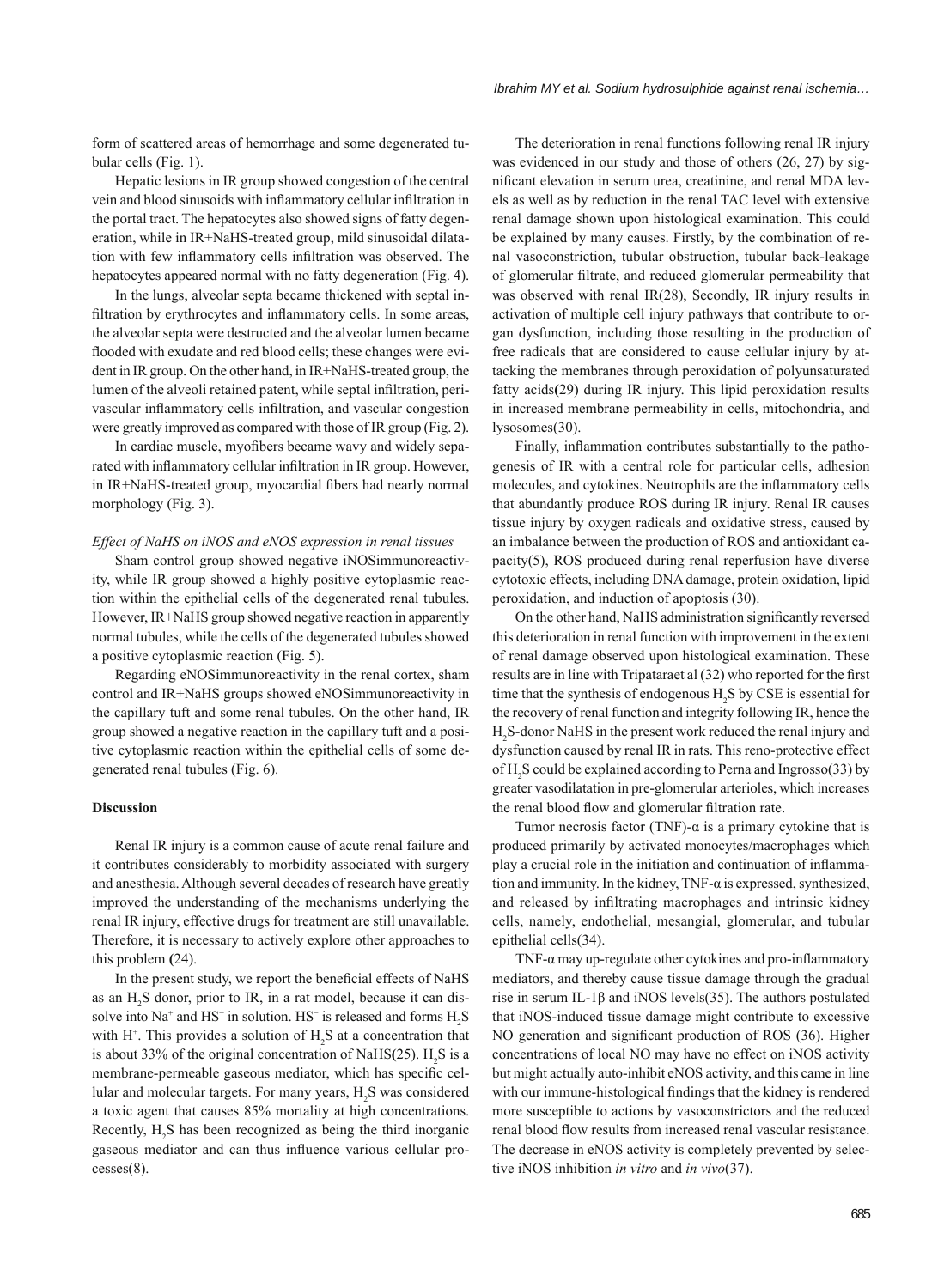### 681 – 688

A strong link has been established between TNF-α production and oxidative stress during the IR injury process. Thus, inflammatory mediators such as the cytokine TNF- $\alpha$  is thought to have a central role in the pathophysiology of renal injury. TNF-α is consistently up-regulated in response to renal ischemic injury as shown in our study. Activation of TNF- $\alpha$  may induce apoptosis, cell death, as well as inflammation. TNF- $\alpha$  is implicated in the pathogenesis of different renal diseases and can promote renal dysfunction by direct cytotoxicity, vasoconstriction, and inflammatory cells recruitment. Up-regulation of mRNA and protein levels of TNF occurs at a level of whole organ within minutes to hours of the onset of IR injury (38).

The data of the present study clearly demonstrated that NaHS pretreatment significantly reversed this increase in serum TNF- $\alpha$ level as observed in renal ischemic rats. These results are in accordance with Sodhaet al(39) who reported that  $H_2S$  has been shown to have anti-inflammatory effect by mechanisms which include the limitation of neutrophil adhesion and activation in response to inflammatory stimuli, as well as by suppressing the release of the pro-inflammatory cytokines such as IL-6, IL-8, TNF- $\alpha$ . On the other hand, it stimulated the synthesis of the anti-inflammatory chemokine IL-10 (40). In addition,King and Lefer(41) reported that  $H_2S$  down-regulated the pro-inflammatory cytokines such as iNOS. This came in line with our immune-histological findings as well as in line with the finding that inflammatory cytokines/ chemokines and adhesion molecules react through a mechanism involving nuclear factor κB (NF-κB) down-regulation(42).

In the present study and those of others (27, 43, 4), it is reported that renal IR significantly elevated the MDA level in hepatic, pulmonary and cardiac tissues while the TAC level was significantly decreased when compared to control group, thus suggesting oxidative stress-induced injury of the liver, lung and heart in IR renal injury. Additionally, the inflammatory cell infiltration, degeneration, and congestion shown in the histological examination of distant organs indicate organ damage following IR injury. Here comes the question as to why renal IR led to damage in the distant organs.

Studies had identified a close relationship between renal injury and other organ system failures. Lung functional and structural changes, brain inflammation and functional changes, liver apoptosis, cardiac damage, and inflammation were seen after AKI. Humoral or cellular factors are thought to be the causes of remote organ failure, but their exact pathophysiological mechanisms are not completely understood(2). Grams and Rabb(4) reported that the deterioration in the distant organ› functions occurs during ischemic kidney injury, at least in part, from systemic inflammatory changes that involve cell adhesion molecule and cytokinechemokine expression, activation of the pro-apoptotic pathways, increase in leukocyte infiltration, and oxidative stress.

On the other hand, the data of the present study clearly demonstrated that NaHS significantly decreased MDA and increased TAC levels in liver, lung and heart tissues while improving the histological finding as compared with ischemic rats. Perna and Ingrosso(33)andAminzadeh and Vaziri (9) reported that the  $H_2S$ donor, NaHS, has been shown to lower ROS production by suppressing the expression of ROS-generating enzyme, NADPH oxidase (NOX) and simultaneously by raising antioxidant activities of GSH, catalase and superoxide dismutase. In addition, H2 S can scavenge and/or degrade lipid peroxides, up-regulate GSH synthesis and increase nuclear factor E2-related factor-2 (Nrf2) signaling, which confers protection against tissue injury by increasing anti-oxidant and detoxification responses to oxidative stress.

The role of NO in the kidney is complex. It can either attenuate or exacerbate renal injury, depending on the balance between beneficial hemodynamic effects and cytotoxic effects. The site and rate of NO production, its chemical fate, and differences in the temporal expression patterns of NOS determine this balance (37). Both NO and  $H_2S$  are chemically reactive gaseous molecules that are generated and distributed across various tissues. The importance of endothelium-derived NO in the regulation of vascular tone and homeostasis has been well documented. NO has been reported to contribute to the maintenance of renal circulation and urine formation. NO was also reported to inhibit stress-induced endothelial cell apoptosis and diminish apoptosis induced by renal IRI (44). Nevertheless, NO can also react with oxygen radicals to form secondary reactive nitrogen species such as ONOO<sup>−</sup> . Here comes the question as to how NO participates in  $H_2S$ -mediated reno-protection.

As shown in our study, at therapeutic concentrations (low to mid micromolar),  $H_2S$  has been reported to decrease iNOS expression while it prevents eNOS degradation and induces eNOS phosphorylation. This leads to subsequent NO production with inhibition of its cytotoxic effects due to peroxynitrite formation, possibly through sulfinyl nitrite formation. This novel product of H<sub>2</sub>S and ONOO<sup>−</sup> has the potential to release NO in physiological concentrations sufficient to dilate blood vessels, increase blood flow, and ameliorate IRI, but at the same time it suppresses peroxynitrite formation with its pro-apoptotic and toxic oxidative effects(45). These observations indicate that  $H_2S$  can mediate its effects through a NO-dependent pathway.

In conclusion, we have shown that a single i.p. NaHS bolus immediately before renal IR (i) limited the IR-induced deterioration in renal functions and (ii) was associated with reduced inflammatory response by acting primarily through a decrease in both pro-inflammatory cytokines and iNOS expression, as well as with up-regulation of the eNOS pathway and (iii) decrease in the oxidative stress response in the renal tissues and distant organs as the liver, heart and lung (iv). It was also associated with improved histological findings in the kidney and distant organs. This discovery suggests that  $H_2S$  could be an agent useful for preserving the kidney function and protecting distant organs from effects of IR especially during surgical settings such as transplantation or tumor resections requiring vascular clamping.

#### **Limitations**

Despite providing the effects of  $H_2S$  therapy in renal IR injury, this study has several limitations. Our time course for renal IR is not able to account for long-term effects of sulfide on renal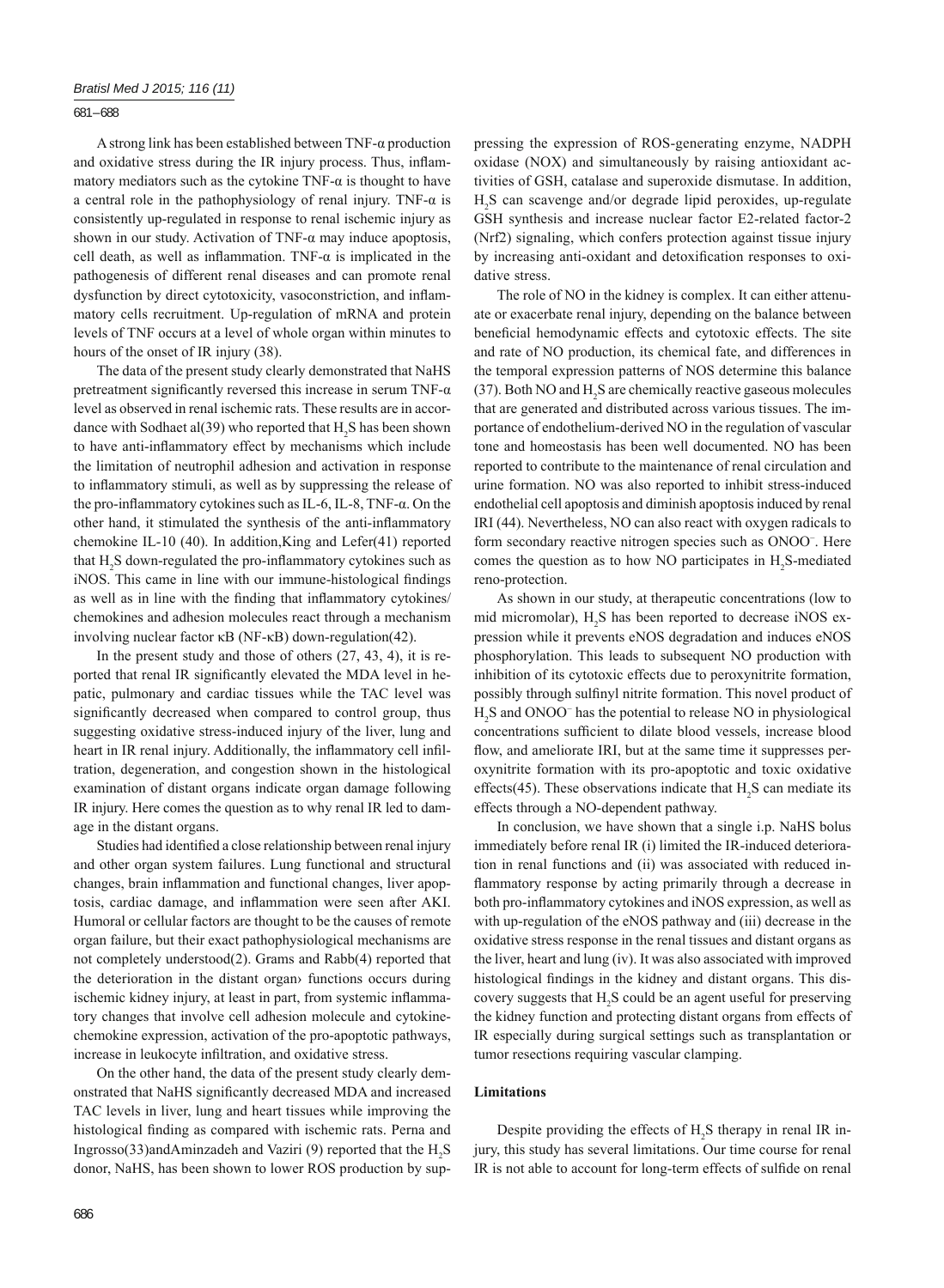function and its distant organ effects. Another limitation of the current study was that the focus on functional data and inflammatory markers did not include a mechanistic investigation into sulfide's method of action in providing renal protection. This will open the door for further future studies, in which multiple dosing groups can be established, and genetically modified animals used.

# **References**

**1. Singh A, Mishra S, Mishra A.** Effect of Ginkgo biloba on Renal Ischemia–Reperfusion-induced Oxidant Stress in Rats. Research & Reviews: J Pharmacol Toxicol Studies 2014; 2 (1): 47–51.

**2. Khastar H, Kadkhodaee M, Sadeghipour H, Seifi B, Hadjati J, Delavari F, Soleimani M.** Leukocyte involvement in renal reperfusion-induced liver damage. Ren Fail 2011; 33 (1): 79–8z.

**3. Almac E, Bezemer R, Kandil A, Aksu U, Milstein D, Bakker J, Demirci-Tansel C, Ince C.** Bismaltolatooxovanadium (BMOV) and ischemia/reperfusion-induced acute kidney injury in rats. Intensive Care Med Exp 2014; 2: 3.

**4. Grams M, Rabb H**. The distant organ effects of acute kidney injury. Kidney Int 2012; 81 (10): 942–948.

**5. Vaghasiya J, Sheth N, Bhalodia Y, Jivani N.** Exaggerated liver injury induced by renal ischemia reperfusion in diabetes: effect of exenatide. Saudi J Gastroenterol 2010; 16 (3): 174–180.

**6. Mohamed N, Mubarak H.** Effects of Renal Ischemia Reperfusion on Brain, Liver & Kidney Tissues in Adult Male Rats. Life Sci J 2011; 8 (1): 204–212.

**7. Aminzadeh M, Vaziri N**. Downregulation of the renal and hepatic hydrogen sulfide (H2S)-producing enzymes and capacity in chronic kidney disease. 2012; 27(2): 498–504.

**8. Zhang Q**, **Fu H**, **Zhang H**, **Xu F**, **Zou Z**, **Liu M**, **Wang Q** et al. Hydrogen sulfide preconditioning protects rat liver against ischemia/reperfusion injury by activating Akt-GSK-3β signaling and inhibiting mitochondrial permeability transition. PLOS One 2013; 8 (9): e74422.

**9. Perna A**, **Ingrosso D**. Low hydrogen sulphide and chronic kidney disease: a dangerous liaison. Nephrol. Dial Transplant. 2012; 27 (2): 486–493.

**10. Elrod J, Calvert J, Morrison J**, **Doeller J**, **Kraus D**, **Tao L**, **Jiao X** et al. Hydrogen sulfide attenuates myocardial ischemia-reperfusion injury by preservation of mitochondrial function. Proc Natl Acad Sci USA 2007; 104 (39): 15560–15565.

11. Qu K, Chen C, Halliwell B, Moore P, Wong P. Hydrogen sulfide is a mediator of cerebral ischemic damage. Stroke 2006; 37 (3): 889–893.

**12. Bos E, Snijder P**, **Jekel H**, **Weij M**, **Leemans J**, **van Dijk M**, **Hillebrands J** et al. Beneficial effects of gaseous hydrogen sulfide in hepatic ischemia/reperfusion injury. Transpl Int 2012; 25 (8): 897–908.

**13. Fu H**, **Chen H**, **Wang C**, **Xu H**, **Liu F**, **Guo M**, **Wang Q** et al. Flurbiprofen, a cyclooxygenase inhibitor, protects mice from hepatic ischemia/ reperfusion injury by inhibiting GSK-3β signaling and mitochondrial permeability transition. Mol Med 2012; 18: 1128–1135.

14. Nicholson C, Calvert J. Hydrogen sulfide and ischemia-reperfusion injury. 2010; 62 (4): 289–297.

**15. Betowski J**. Hypoxia in the renal medulla: implications for hydrogen sulfide signaling. 2010; 334 (2): 358-363.

**16. Sen U**, **Munjal C**, **Qipshidze N**, **Abe O**, **Gargoum R**, **Tyagi S**. Hydrogen sulfide regulates homocysteine-mediated glomerulosclerosis. 2010: 31 (5): 442–455.

**17. Kolluru G, Shen X**, **Kevil C**. A tale of two gases: NO and H2S, foes or friends for life? Redox Biol 2013; 1 (1): 313–318.

**18. Chok M**, **Conti M**, **Almolki A**, **Ferlicot S**, **Loric S**, **Dürrbach A**, **Benoît G** et al. Renoprotective potency of amifostine in rat renal ischaemia–reperfusion. Nephrol Dial Transplant 2010; 25 (12): 3845–3851.

**19. AbdollahzadeFard A, Ahangarpour A, Gharibnaseri M, Jalali T,**  RashidiI, Ahmadzadaeh M. Effects of Hydrogen Sulfide on Oxidative Stress, TNF-α Level and Kidney Histological Changes in Cisplatin Nephrotoxicity in Rat. J Phys Pharm Adv 2013; 3 (3): 57–65.

20. Young D. Effects of Disease on Clinical Laboratory Tests. 4<sup>th</sup> edition. 2001; 3: 67–69.

**21. Ohkawa H**, **Ohishi N**, **Yagi K**. Assay for lipid peroxides in animal tissues by thiobarbituric acid reaction. 1979; 95 (2): 351–358.

**22. Bancroft J, Garble M.** Theory and Practice of Histological Techniques. 5th edition, Churchill Livingstone: Harcourt, 2007; 85–98: 310– 314.

**23. Côté A, Silva R, Cuello A.** Current protocols for light microscopy immunocytochemistry. In: Cuello AC (Ed). Immunohistochemistry II. Chichester: John Wiley & Sons, 1993: 147–168.

**24. Shokeir A, Hussein A, Awadalla A, Samy A, Abdelaziz A, Khater S, Barakat N.** Protection against renal ischaemia/reperfusion injury: A comparative experimental study of the effect of ischaemic preconditioning vs. postconditioning. Arab J Urol 2012; 10 (4): 418–424.

25. Pan L, Xin-Hua Liu X, Gong Q, Wu D, Zhu Y. Hydrogen Sulfide Attenuated Tumor Necrosis Factor-a-Induced Inflammatory Signaling and Dysfunction in Vascular Endothelial Cells. PLoS ONE 6 (5): e19766.

**26. Ibrahim I, Elbassuoni E, Ragy M, Habeeb W**. Gender difference in the development of cardiac lesions following acute ischemic-reperfusion renal injury in albino rats. 2013; 32 (3): 421–428.

**27. Park S, Chen S**, **Kim M**, **Brown K**, **Kolls J**, **D'Agati V**, **Lee H**. Cytokines induce small intestine and liver injury after renal ischemia or nephrectomy. Lab Invest 2011; 91 (1): 63–84.

**28. Van derHeijden M**, **Versteilen A**, **Sipkema P**, **van NieuwAmerongen G**, **Musters R**, **Groeneveld A**. Rho-kinase-dependent F-actin rearrangement is involved in the inhibition of PI3-kinase/Akt during ischemia–reperfusion-induced endothelial cell apoptosis. Apoptosis 2008; 13 (3): 404–412.

**29. Spek C**, **Brüggemann L**, **Borensztajn K**. Protease-activated receptor 2 blocking peptide counteracts endotoxin-induced inflammation and coagulation and ameliorates renal fibrin deposition in a rat model of acute renal failure. Shock 2010; 33 (3): 339–340.

**30. Yang S**, **Chou W**, **Pei L**. Effects of propofol on renal ischemia/reperfusion injury in rats. 2013; 6 (5): 1177–1183.

**31. Chen G, Fu Y, Wu X.** Protective Effect of *Salvia miltiorrhiza* Extract Against Renal Ischemia–Reperfusion-Induced Injury in Rats. Molecules 2012; 17 (2): 1191–1202.

**32. Tripatara P**, **Patel N**, **Collino M**, **Gallicchio M**, **Kieswich J**, **Castiglia S**, **Benetti E** et al. Generation of endogenous hydrogen sulfide by cystathionine gamma-lyase limits renal ischemia/reperfusion injury and dysfunction. Lab Invest 2008; 88 (10): 1038–1048.

**33. Perna A.** Low hydrogen sulphide and chronic kidney disease: a dangerous liaison. Nephrol Dial Transplant 2012; 27 (2): 486–493.